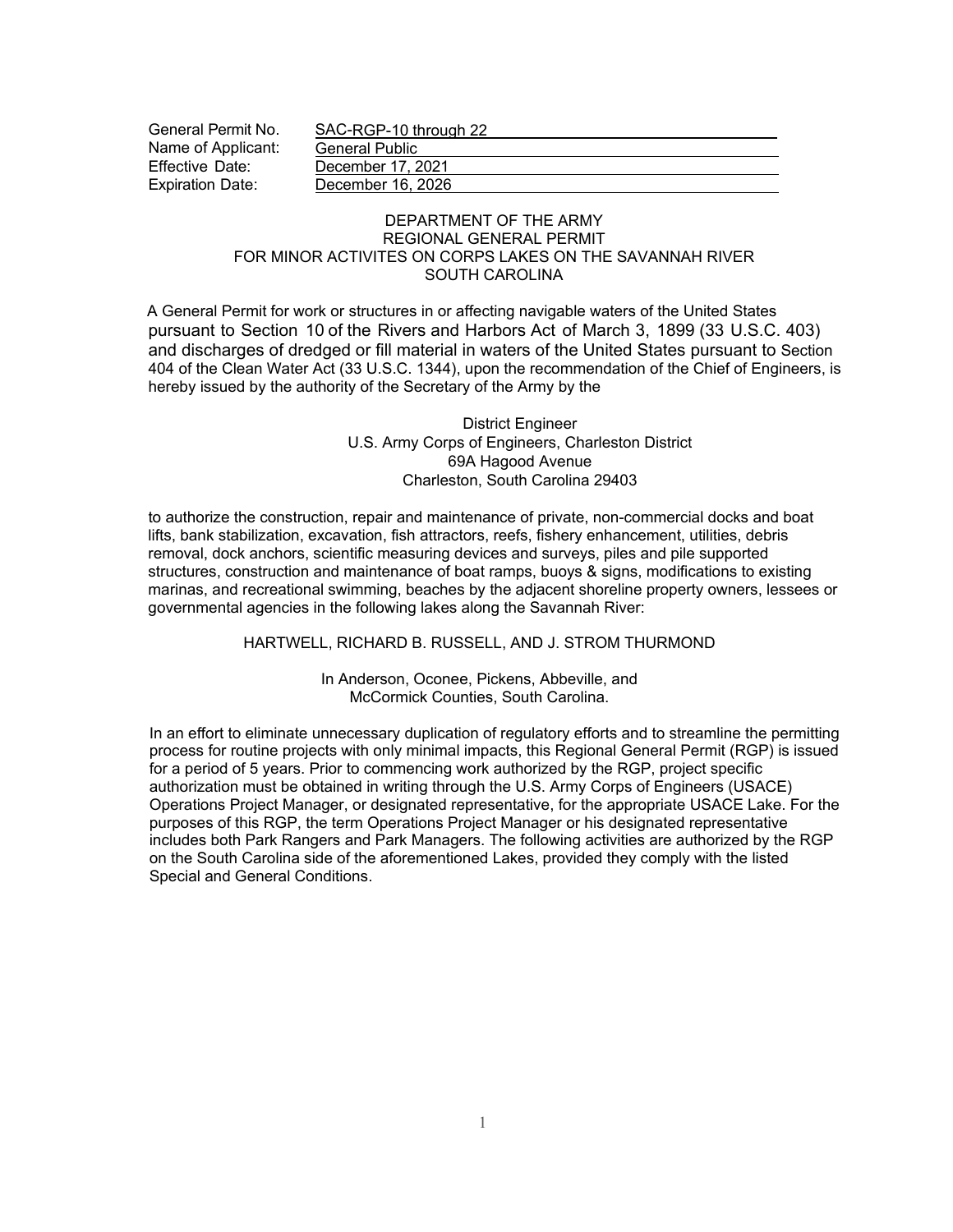| SAC-RGP#                                                 | <b>Activity</b>                                                               | <b>Authority</b> | <b>Limits</b>                                                                                                  | Reporting/Approval<br><b>Requirments:</b>                   |
|----------------------------------------------------------|-------------------------------------------------------------------------------|------------------|----------------------------------------------------------------------------------------------------------------|-------------------------------------------------------------|
| 10                                                       | Docks and Boat Lifts                                                          | 10               | Square footage or length allowed in SMP<br>Cannot extend 1/3 distance across<br>cove/waterway                  | <b>Operations Office Only</b>                               |
| 11                                                       | <b>Bank Stabilization</b>                                                     | 10/404           | 1,000 linear feet                                                                                              | <b>Operations Office Only</b>                               |
| 12                                                       | Excavation                                                                    | 10               | Individual-5,000 cubic yards per year<br>Multiple Applicants - 20,000 cubic yards                              | <b>Operations Office Only</b>                               |
| 13                                                       | Fish Attractors, Reef, and<br><b>Fishery Enhancement</b><br><b>Activities</b> | 10/404           |                                                                                                                | <b>Operations Office Only</b>                               |
| 14                                                       | Utilities                                                                     | 10/404           |                                                                                                                | <b>Operations Office Only</b>                               |
| 15                                                       | Debris Removal                                                                | 10               |                                                                                                                | <b>Operations Office Only</b>                               |
| 16                                                       | <b>Dock Anchors</b>                                                           | 10/404           |                                                                                                                | <b>Operations Office Only</b>                               |
| 17                                                       | <b>Scientific Measuring</b><br>Devices and Surveys                            | 10/404           |                                                                                                                | <b>Operations Office Only</b>                               |
| 18                                                       | Piles and Pile Supported<br><b>Structures</b>                                 | 10/404           |                                                                                                                | <b>Operations Office Only</b>                               |
| 19                                                       | Construction and<br>Maintenance of Boat Ramps                                 | 10/404           | Cannot exceed 100 cubic yards                                                                                  | <b>Operations Office AND</b><br><b>Regulatory Division*</b> |
| 20                                                       | <b>Buoys and Signs</b>                                                        | 10               |                                                                                                                | <b>Operations Office Only</b>                               |
| 21                                                       | Modifications to Existing<br><b>Marinas</b>                                   | 10               | Maximum of 20,000 cubic yards of<br>material removed<br>Cannot increase total new slips or<br>mooring beyond 5 | <b>Operations Office Only</b>                               |
| 22                                                       | <b>Recreational Swimming</b><br><b>Beaches</b>                                | 10/404           |                                                                                                                | <b>Operations Office Only</b>                               |
| Multiple RGP Use                                         | Two or more RGPs are used<br>on Project site                                  | 10/404           | When more than one RGP is used for a<br>Project site, RD reporting is also required                            | <b>Operations Office AND</b><br><b>Regulatory Division</b>  |
| *Reporting required for specific actions under this RGP. |                                                                               |                  |                                                                                                                |                                                             |

# **I. AUTHORIZED ACTIVITIES AND SPECIAL CONDITIONS:**

# **SAC-RGP 10 Docks and Boat Lifts:**

- a) Authorized dock and boat lift activities include non-commercial docks, whether permanent, floating or a combination of both may not exceed the square footage or length allowed in the current Shoreline Management Plan (SMP) or extend 1/3 the distance across the affected waterway, whichever is less provided that they do not interfere with navigation, or ingress or egress to any adjoining property/existing docks. In some locations, such as narrow coves, the maximum size may not be permitted, or structures may not be permitted at all.
- b) Common use structures between adjacent property owners are encouraged. A copy of the written agreement between participating property owners must be furnished to the Operations Project Manager.
- c) All fixed pier decking (not including handrails) will be built at least one vertical foot above the referenced full pond of each lake.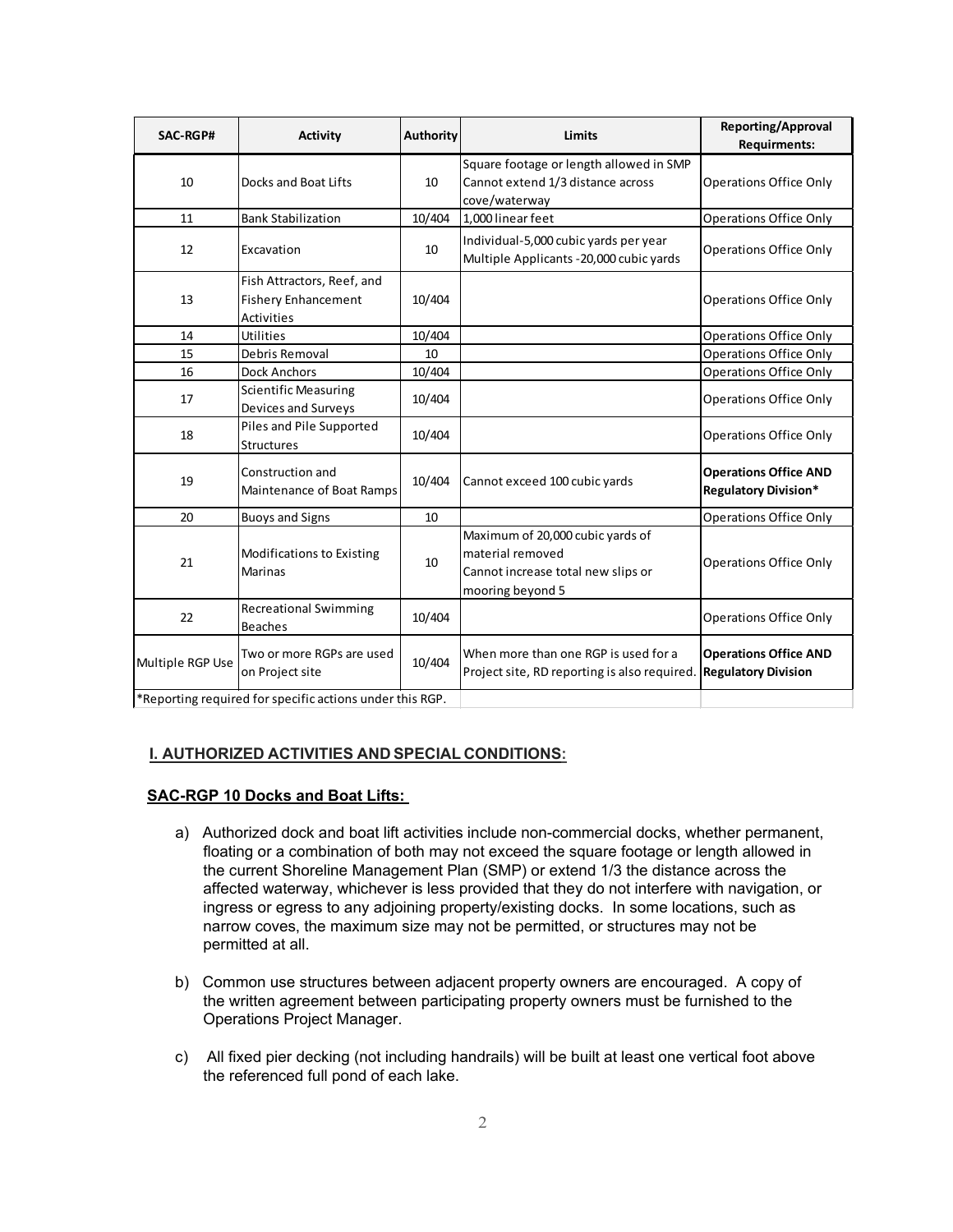- d) Hand railings are permissible provided that the sides of docks are not enclosed to obscure cross-vision.
- e) Structures built within the Project Boundaries must not contain sinks, toilets, showers, or any other type of device, which could cause any liquid or solid waste to be discharged into the lake.
- f) Flotation for all facilities and boat mooring buoys shall be of materials manufactured for marine use. Materials must not lose significant buoyancy if punctured, must not generally be subject to damage by animals, and must resist breaking apart under a broad range of wave energies. The uncoated, beaded polystyrene will not be permitted for any new construction or as replacement for existing facilities. Reuse of plastic, metal, or other previously used drums or containers for encasement or flotation purposes is prohibited. Existing approved flotation is authorized until it has severely deteriorated and is no longer serviceable, at which time it must be replaced with approved flotation.
- g) Docks, boat houses, and boat shelters must be single-story structures. They may be roofed to allow second story use (e.g. sundecks); however, the second story must not be roofed creating a two-story roofed structure.
- h) Docks used to moor houseboats for habitation are not allowed by this General Permit.
- i) Boat lifts and lifts for personal watercraft are permissible, provided that they do not block cross-vision. No more than two (2) jet ski lifts or jet docks per project-front lot will be allowed, provided the overall dock size, including the jet ski lift, does not exceed the maximum dock size authorized in the respective SMP.
- j) The construction of docks on individual lots for the purposes of selling parcels in newly constructed or proposed subdivisions or developments is not allowed under this General Permit.

#### **SAC-RGP 11 Bank Stabilization:**

- a) Authorized bank stabilization activities include the placement of bulkheads, armoring systems (riprap), bioengineering, and other standard bank stabilization/protection devices roughly paralleling and at the bank or shoreline.
- b) The activity shall not exceed 1,000 feet in length along the bank.
- c) No material shall be placed in excess of the minimum needed for erosion protection. The activity will not exceed an average of 1 cubic yard of material per running foot placed along the bank below full pool elevation.
- d) Bio-engineering materials, such as vegetation, are encouraged whenever possible for bank stabilization activities.
- e) Materials must be non-polluting and shall not be placed in any special aquatic site, wetland, or stream. Any materials used must be approved by the Operations Project Manager.
- f) No material shall be of the type, or placed in any location, or in any manner, that would impair surface water flow into or out of any water of the United States.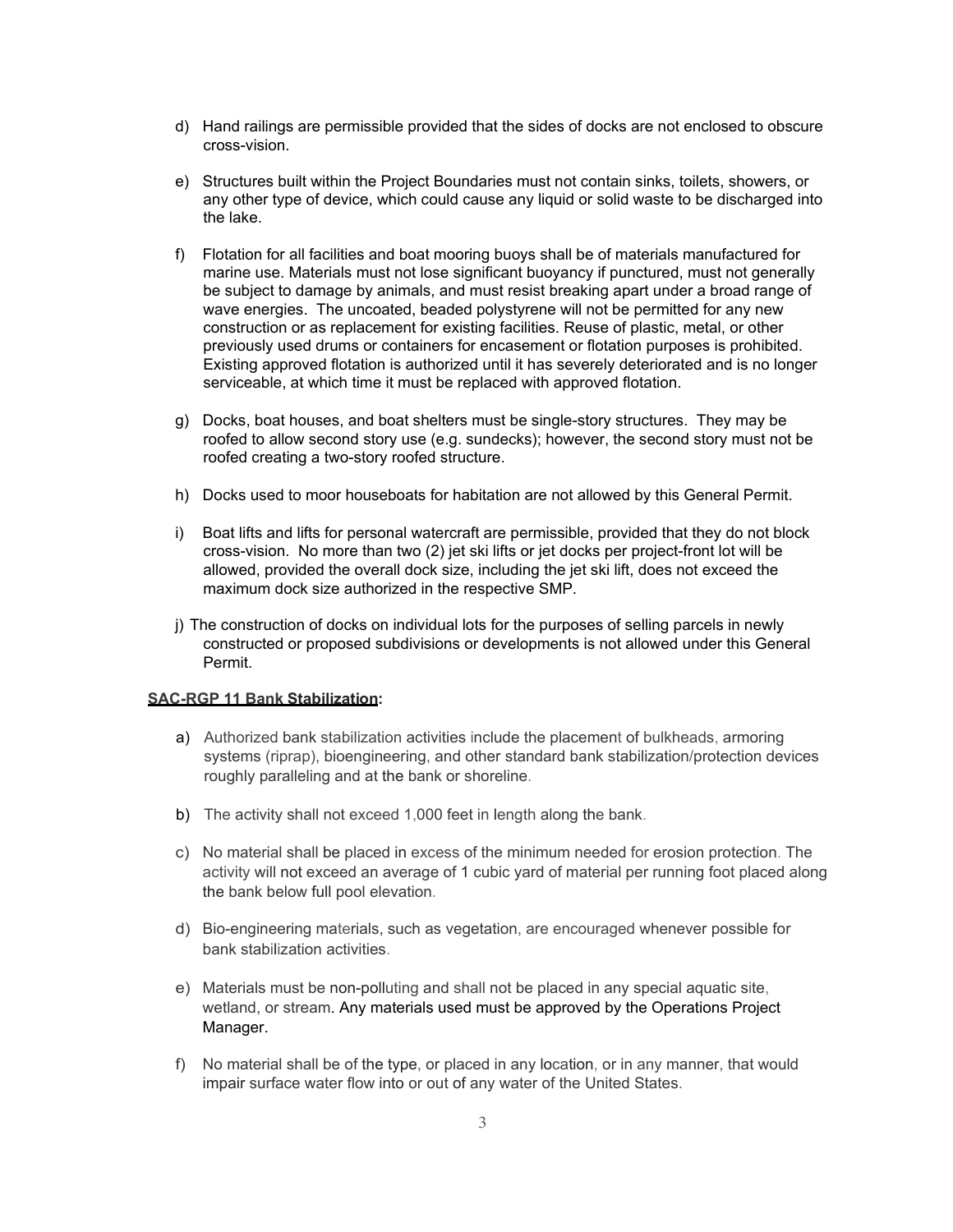- g) No material shall be placed in a manner that would be eroded by normal or expected high flows or wave action.
- h) No material shall be placed in other waters of the U.S. outside the boundary of the lake's full pool elevation.
- i) This General Permit does not authorize the construction of retainer walls/bulkheads which create developable uplands or the recapture of land.
- j) Bulkheads or retainer walls must be constructed against the existing erosional scarp and landward of any wetland vegetation to prevent the loss of wetlands.
- k) The backfilled area should be stabilized with native vegetative cover whenever possible after construction to minimize erosion.

### **SAC-RGP 12 Excavation:**

- a) Authorized excavation within Richard B. Russell Lake and J. Strom Thurmond Lake includes the removal of accumulated silt from the lake bottom for the purposes of navigation.
- b) Excavation or dredging is **not** authorized under this RGP within Hartwell Lake. Project specific authorization for excavation or dredging in Hartwell Lake must be obtained through the USACE Charleston District, Regulatory Division.
- c) All work shall be performed "in the dry" (above the current lake pool elevation). Dredging or excavation at or below lake pool elevation ("in the wet") is not authorized under this RGP. If groundwater saturation is encountered during excavation, the remaining work shall be completed from the highest areas towards the lowest areas so as to reduce potential increases in turbidity and sedimentation in the lake.
- d) Only accumulations of silt shall be removed. Excavation shall not extend into the original, hardpan, hard clay bottom, or natural bottom contour of the lake.
- e) A maximum of 5,000 cubic yards of material per year per individual applicant (adjacent property owner or lessee) is authorized. However, at the discretion of the Operations Project Manager, up to 20,000 cubic yards of material may be authorized for "multiple-applicant" projects. Multiple-applicant projects are those designed to provide navigational access for multiple adjoining or adjacent properties under one permit.
- f) For each single and complete project (Including multiple-applicant projects), access to the lake with heavy machinery and excavation equipment is limited to one point of ingress and egress.
- g) Excavated areas shall be contoured such that ponding of water does not occur during times of low lake levels. No sinks or sumps shall be created.
- h) This permit authorizes a one-time excavation event per project site. Continual maintenance dredging/excavation is not authorized.
- i) Excavation of special aquatic sites, including wetlands is not authorized. Exceptions may be made for noxious or nuisance species.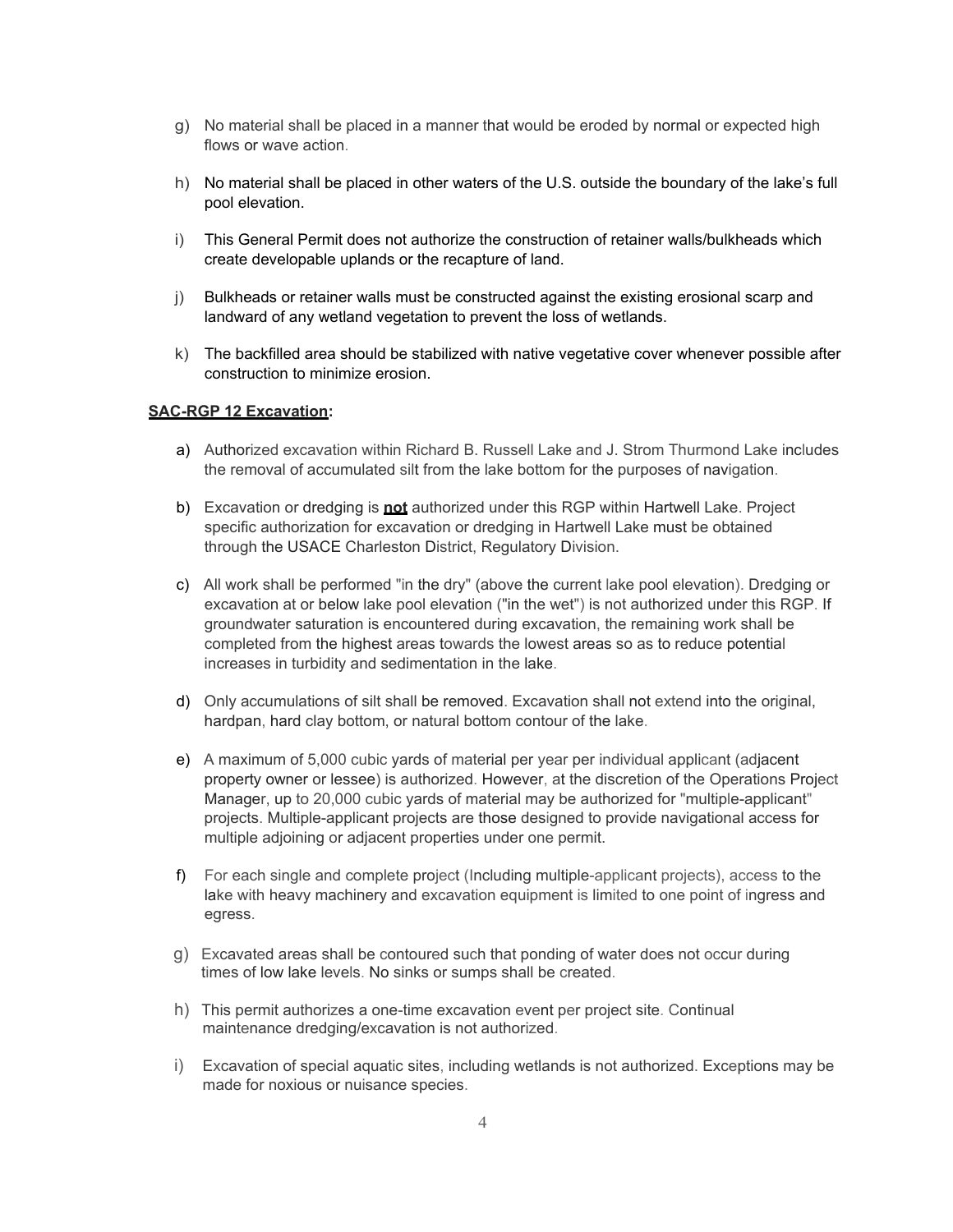- j) All excavated material shall be deposited in upland areas. The disposed material shall not affect cultural or historic resources or threatened or endangered species. All disposed material shall be properly stabilized or contained so as to preclude entry into any surface waters, wetlands, streams or any other waters of the United States, or public property. All disposal sites must be authorized by the Operations Project Manager.
- k) Excavated material shall not be deposited on public lands unless specifically authorized by the Operations Project Manager. If the proposal includes the placement of excavated material on public lands, such as placement behind bulkheads or retaining walls or for temporary stockpiling and dewatering, such use shall be clearly indicated in the information submitted for approval. No material shall be stockpiled below full pool elevation.
- l) At the discretion of the Operations Project Manager, sediment testing may be required for any proposed excavation project.

## **SAC-RGP 13 Fish Attractors, Reefs, and Fishery Enhancement Activities:**

- a) Authorized activities include placement of fish attractants and habitat structures, spawning bed renovation, benthic barriers for aquatic weed control, and non-native aquatic vegetation removal.
- b) Only clean material, free of pollutants may be placed in the waterway. Typical structures authorized for fish habitat include recycled Christmas trees, cinder blocks, root wads, gravel and PVC structures.
- c) Structures shall not pose a hazard to navigation. Certain clearances, as specified by the Operation Project Manager, may be required over structures placed on the lake bottom.

## **SAC-RGP 14 Utilities:**

- a) Authorized utility activities include utility lines, pipes, and poles installed below full pool and necessary for power lines, water lines, telephone lines, etc.
- b) Lines and pipes may be suspended, directionally bored, trenched in, attached to existing structures, or laid on the lake bottom.
- c) Utility activities shall not pose a hazard to navigation or the environment.
- d) Aerial utility lines shall be of sufficient height, as specified by the Operations Project Manager, so as not to hinder navigation.
- e) Minimum depths, as specified by the Operations Project Manager, may be required for lines buried beneath the substrate.
- f) Trenching shall only occur in the dry. During installation excavated material may be temporarily side cast above the current lake pool elevation before backfilling the trench. Any excess excavated material shall be properly disposed in upland areas off public lands. The disposed material shall not affect cultural or historic resources or threatened or endangered species. All disposed material shall be properly stabilized or contained so as to preclude entry into any surface waters, wetlands, streams or any other waters of the United States, or public property. All disposal sites must be authorized by the Operations Project Manager.
- g) Special aquatic sites such as wetlands shall not be impacted.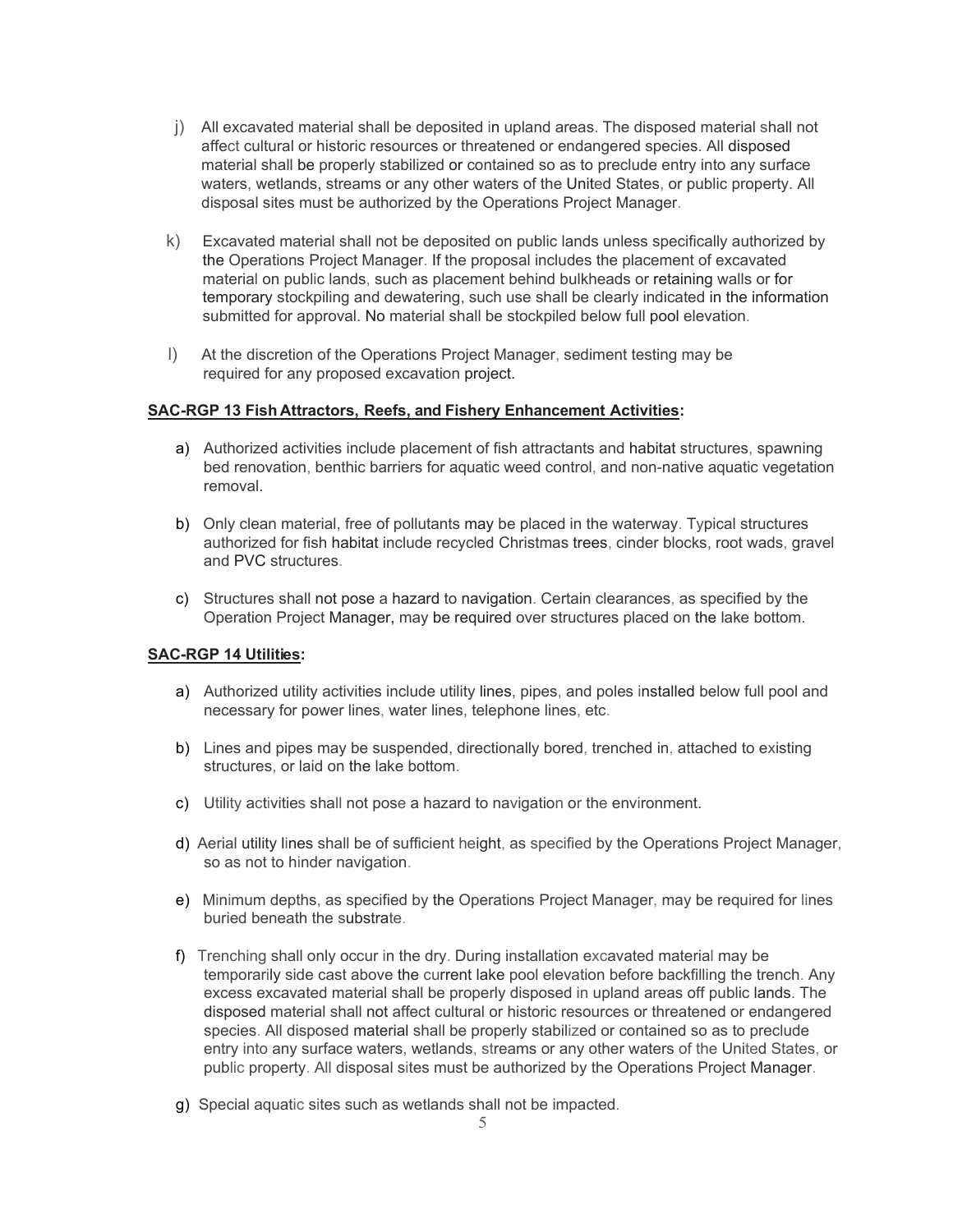## **SAC-RGP 15 Debris Removal:**

- a) Authorized debris removal includes, but is not limited to, the removal of stumps, tree limbs, appliances, lumber, and metal objects, from any waterway for navigational or drainage purposes.
- b) All debris must be properly disposed. Disposal sites on public land for natural debris may be authorized on a case-by-case basis by the Operation Project Manager. Otherwise, disposal may not occur on public lands.
- c) Living vegetation securely attached to the substrate is not considered debris and is not authorized for removal. Removal of non-native or invasive vegetation may be authorized on a case-by-case basis.
- d) Debris removal does not include the dredging or excavation of gravel, sand, silt, or clay. Proposed excavation must comply with Section b. above for authorization under this RGP.
- e) Stump removal is authorized only for safe ingress/egress to an existing moorage facility. Any area of stump removal must be approved by the Operations Project Manager.

# **SAC-RGP 16 Dock Anchors:**

- a) Authorized activities include the use of anchors on the lake bottom to secure large docks and docking facilities for safety purposes.
- b) Dock anchors shall not hinder or pose a hazard to navigation.
- c) Dock anchors must be constructed of durable materials as specified by the Operations Project Manager.

# **SAC-RGP 17 Scientific Measuring Devices and Surveys:**

- a) Authorized activities include use of devices whose purpose is to measure and record scientific data, water quality monitoring stations, and survey activities including core sampling, bore holes, soil surveys, and historic research surveys by Federal, state, or local agencies/government bodies or lessees.
- b) Authorized activities shall not hinder or pose a hazard to navigation.

# **SAC-RGP 18 Piles and Pile Supported Structures:**

- a) Authorized activities include the installation and maintenance of piles and pile supported structures or the use of spud poles for Federal, state, and local agencies/government bodies or lessees.
- b) Structures shall not hinder or pose a hazard to navigation.
- c) Special aquatic sites, including wetlands, shall not be impacted.

## **SAC-RGP 19 Construction and Maintenance of Boat Ramps:**

a) Authorized activities include the construction and modification of boat ramps by Federal,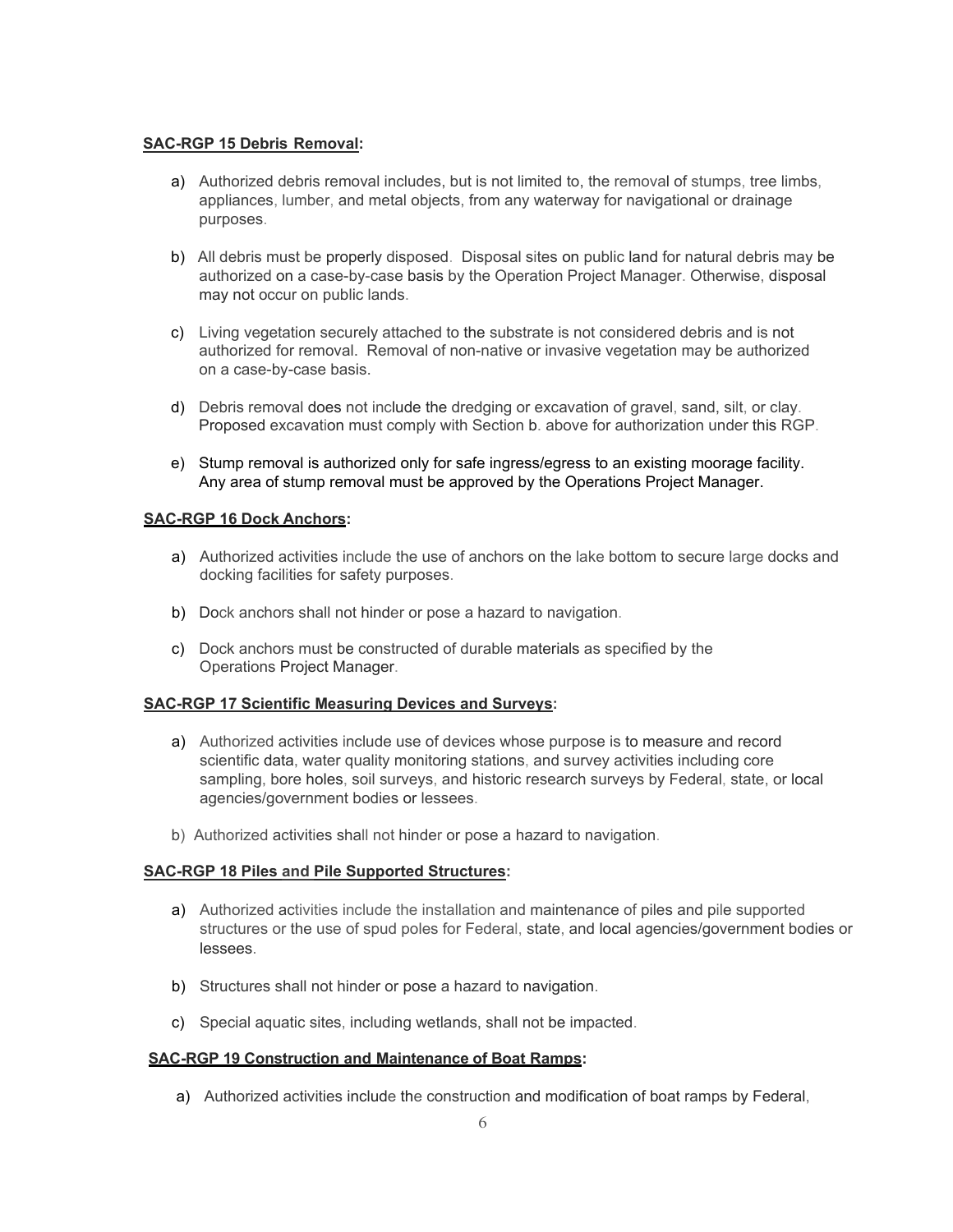state, and local agencies/government bodies or lessees and the maintenance of existing boat ramps.

- b) Discharges below full pool elevation shall not exceed 100 cubic yards of material.
- c) Only acceptable materials, as determined by the Operations Project Manager, shall be used in ramp construction. Use of asphalt compounds or petroleum products is not authorized. Only non-polluting, stable material may be used.
- d) No material shall be placed in a manner that would be eroded by normal or expected high flows or wave action. Best management practices must be employed to stabilize material and prevent erosion of material off site.
- e) Boat ramps shall be sited such that it would not impair surface water flow into or out of any water of the United States.
- f) Excavation is limited to the minimum necessary for site preparation. Excavated material must be properly disposed of on uplands and off public property. All disposed material shall be properly stabilized or contained so as to preclude entry into any surface waters, wetlands, streams or any other waters of the United States, or public property. The disposed material shall not affect cultural or historic resources or threatened or endangered species. All disposal sites must be authorized by the Operations Project Manager.
- g) Special aquatic sites, including wetlands, shall not be impacted.
- h) Maintenance of existing boat ramps by private property owners may be authorized provided the width and capacity of the ramp are not modified. Minor deviations in the structures configuration necessary to make repair, protect, and ensure the integrity of the structure are authorized. At the discretion of the Operations Project Manager, the length of the boat ramp may be extended, if necessary for full utilization of the ramp and provided the extension would not hinder navigation.
- i) Private ramps should not be constructed within 50 feet of an existing public boat ramp.

The following require individual approval from the Charleston District, Regulatory Program:

- j) Jetties associated with an existing boat ramp or new boat ramp can be constructed for sediment and wave control. The jetty cannot extend beyond the boat ramp. **Jetties require reporting and written approval from USACE Charleston District, Regulatory Division prior to construction.**
- k) Jetties associated with boat ramps must be clearly marked for navigational purposes.

### **SAC-RGP 20 Buoys and Signs:**

- a) Buoys and signs for the purpose of public information or safety may be authorized for Federal, state, or local agencies/government bodies or lessees.
- b) Buoys and signs shall not hinder or pose a hazard to navigation.

### **SAC-RGP 21 Modifications to Existing Marinas:**

a) Authorized modifications include reconfiguration of the existing dock facilities and excavation of accumulated silt by Federal, state, or local agencies/government bodies or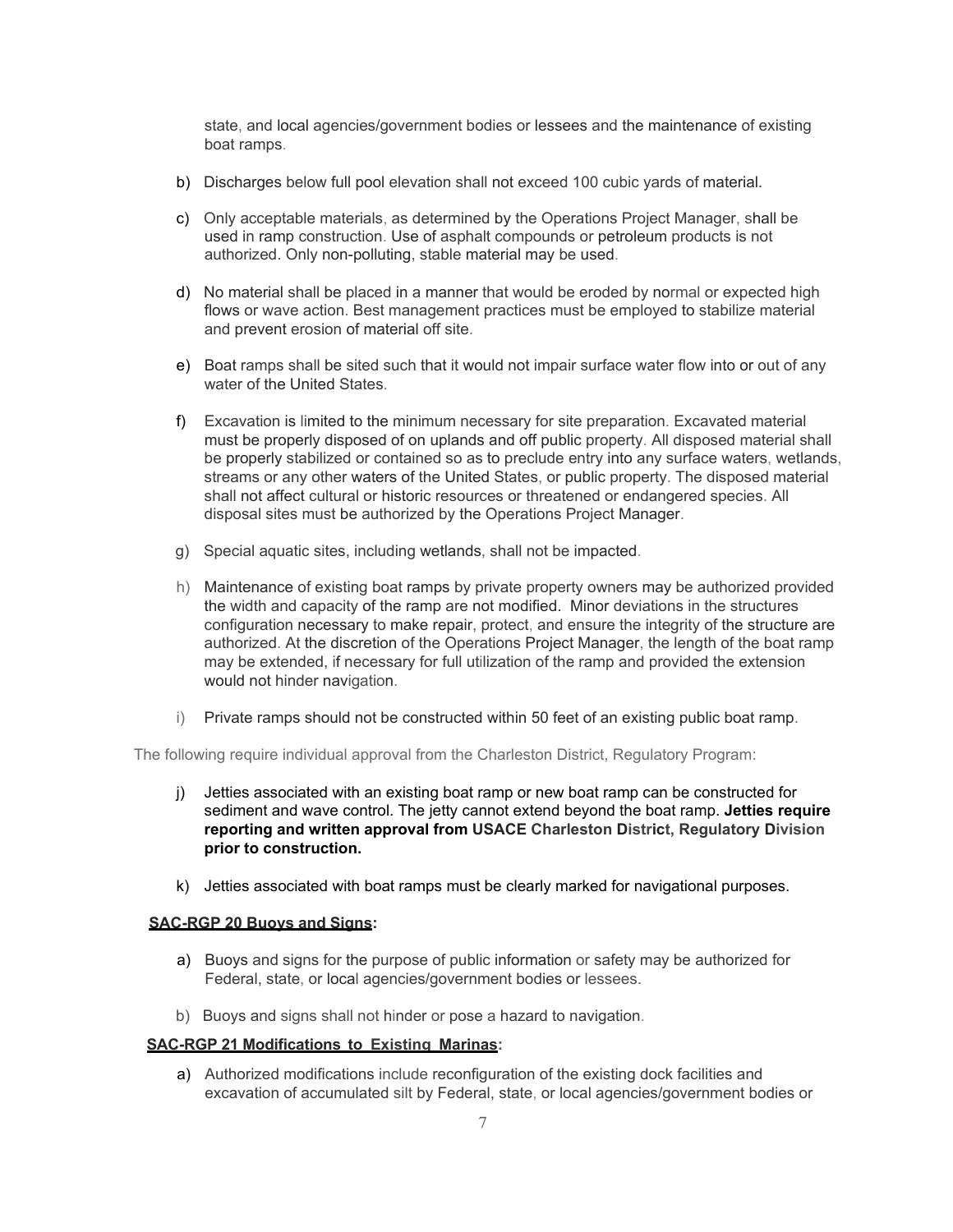lessees, including concessionaires.

- b) Excavation of accumulated silt is limited to the existing footprint of the marina including the docks, access to the marina, and the immediately surrounding area. A maximum of 20,000 cubic yards of material may be removed.
- c) Only accumulations of silt shall be removed. Excavation shall not extend into the original, hard pan, hard clay bottom, or natural bottom contour of the lake.
- d) All work shall be performed "in the dry" (above the lake pool elevation). Dredging or excavation at or below lake pool elevation ("in the wet") is not authorized. If groundwater saturation is encountered during excavation, the remaining work shall be completed from the highest areas towards the lowest areas so as to reduce potential increases in turbidity and sedimentation in the lake.
- e) Excavated areas shall be contoured such that ponding of water does not occur during times of low lake levels. No sinks or sumps shall be created.
- g) This permit authorizes a one-time excavation event per project site. Continual maintenance excavation is not authorized.
- h) Excavation of special aquatic sites, including wetlands is not authorized. Exceptions may be made for noxious or nuisance species.
- i) All excavated material shall be deposited in upland areas. The disposed material shall not affect cultural or historic resources or threatened or endangered species. All disposed material shall be properly stabilized or contained so as to preclude entry into any surface waters, wetlands, streams or any other waters of the United States, or public property. All disposal sites must be authorized by the Operations Project Manager.
- j) Excavated material shall not be deposited on public lands unless specifically authorized by the Operations Project Manager. If the proposal includes the placement of excavated material on public lands, such as placement behind bulkheads or retaining walls or for temporary stockpiling and dewatering, such use shall be clearly indicated in the information submitted for approval. No material shall be temporarily stockpiled below full pool elevation.
- k) At the discretion of the Operations Project Manager, sediment testing may be required for any proposed excavation project.
- l) Excavation or dredging in Hartwell Lake is not authorized by this RGP. Project specific authorization must be obtained through the USACE Charleston District, Regulatory Division for all excavation or dredging within Lake Hartwell.
- m) Additional slips may be added to existing authorized docks that will not increase the total new slips or mooring beyond five. In addition to the PCN requirements stated in General Condition b, the following must be submitted for marina expansions:
	- 1) Drawing showing the dimensions of the slips;
	- 2) Distances from the most waterward point of the new structure to adjacent shoreline or other dock; and
	- 3) Description of how the proposed activity will not affect navigation. If new slips will extend the overall length of an existing dock, then water depths will be required beyond the proposed slips additions to ensure navigation will not be impacted.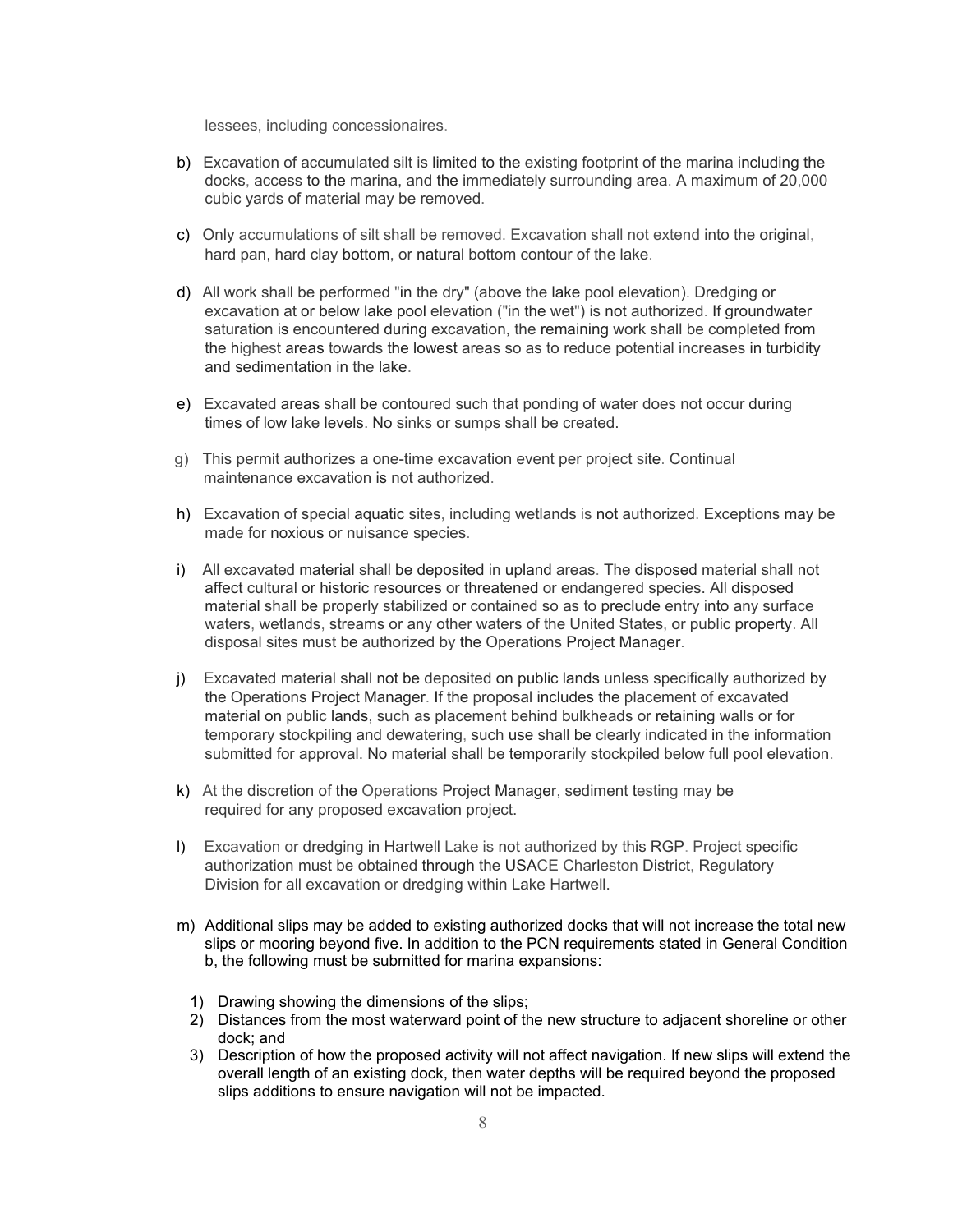n) Changing the dock locations or adding additional slips must not result in any dock extending more than 1/3 the distance across the affected waterbody.

### **SAC-RGP 22 RecreationalSwimming Beaches:**

- a) Authorized activities include the placement of material at or below full pool elevation for the construction and maintenance of recreational beaches by Federal, state, or local agencies/government bodies or lessees and the maintenance of existing beaches by private property owners.
- b) Materials must be non-polluting and shall not be placed in any special aquatic site, wetland, or stream.
- c) No material shall be of the type, or placed in any location, or in any manner, that would impair surface water flow into or out of any water of the United States.
- d) Expansion of existing beaches is not authorized. Maintenance of existing beaches is limited to the previously authorized or "grandfathered" dimensions.

**II. GENERAL CONDITIONS for all RGPs:** The above described structures and activities may be authorized by this RGP subject to the following General Conditions in addition the specific conditions for each RGP:

a) All work must comply with the terms and conditions of the appropriate lake's Shoreline Management Plan, as administered by the Operations Project Manager. Prior to commencing any work authorized herein, the permittee must obtain project specific authorization from the appropriate Operations Project Manager or his designated representative. Project plans and proposals may be submitted to the appropriate Operations Project Manager at the following addresses:

**Hartwell Lake and Dam Richard B. Russell Dam and Lake J. Strom Thurmond Project Attention: Shoreline Section U.S. Army Corps of Engineers Attention: Shoreline Section 5625 Anderson Highway 4144 Russell Dam Dr. 510 Clarks Hill Highway Hartwell, GA 30643-5259 Elberton, GA 30635-9271 Clarks Hill, SC 29821 1-888-893-0678 1-706-213-3400 1-800-533-3478**

- b) When more than one RGP is proposed to be used at a project site, reporting is required, and the applicant must get approval from Charleston District Regulatory before beginning work.
- c) For projects that require reporting and approval from the Regulatory Division prior to work, the applicant must submit the following information to the appropriate office of the USACE Charleston District, Regulatory Division:
	- i. Joint Federal and State Application Form.
	- ii. Written approval from the Lake Office.
	- iii. Plans of the proposed work (on 8  $\frac{1}{2}$ " x 11" sized pages), showing all pertinent structures, elevations, clearances, dimensions, and types and quantities of materials. This includes plan view and cross section drawings of all structures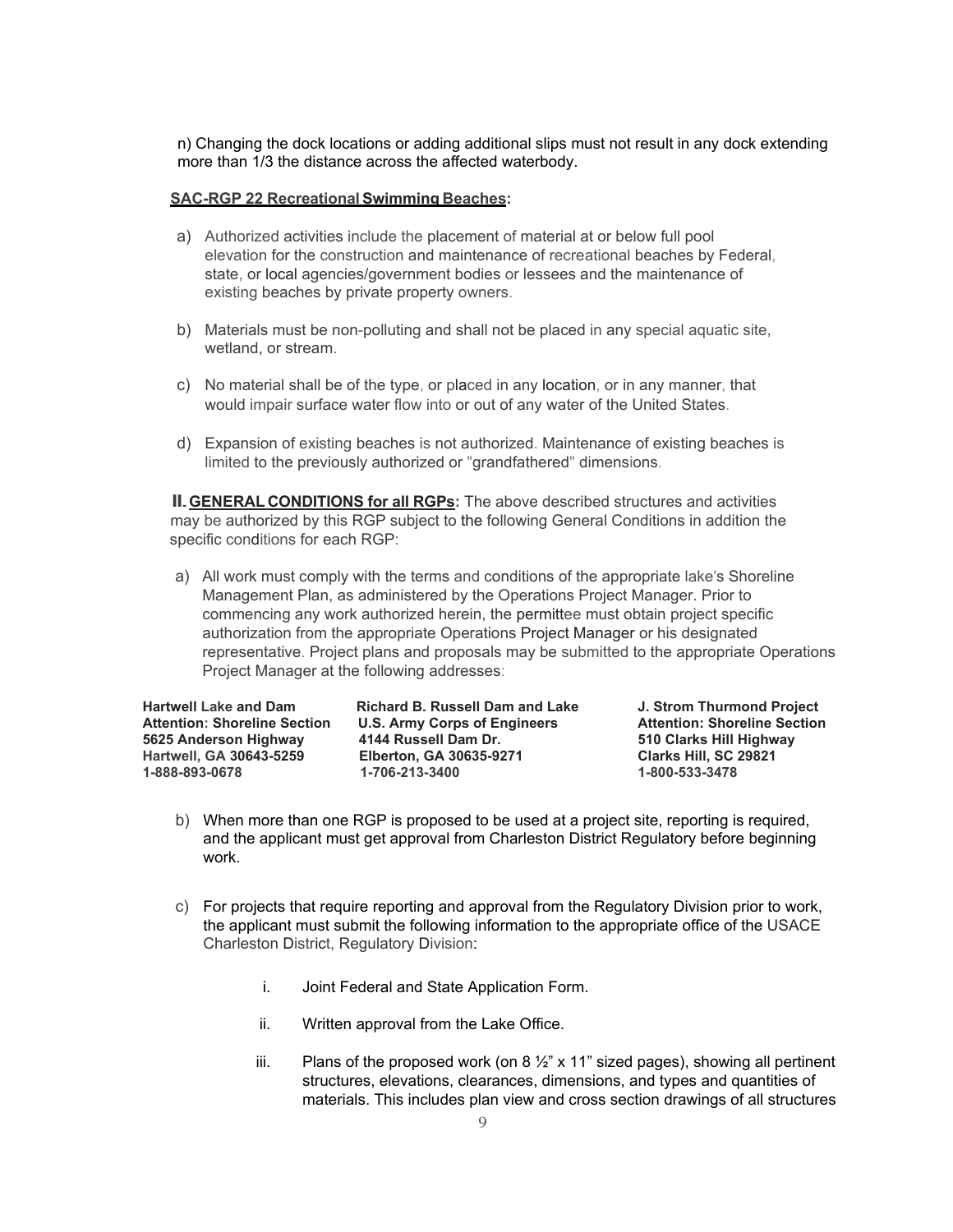and the impoundment.

- iv. Approximate commencement and completion dates.
- v. Description of the proposed activity which includes, but is not limited to the following information:
	- Existing site conditions.
	- The purpose of the proposed activity.
	- A description of impacts to waters of the U.S. including the amount of impacts.
	- Methods to be used for construction.
	- Photographs of the area if available.
- vi. Avoidance and minimization of proposed project impacts.
- vii. A compensatory mitigation plan (if required).

### **Additional information may be required on a case by case basis.**

d) This Regional General Permit authorizes only those activities specifically addressed herein. Any regulated activity not authorized in the RGP, or which exceeds the limitations of the RGP, requires specific authorization through the appropriate office of the USACE, Charleston District, Regulatory Division:

#### **[SAC.RD.Columbia@usace.army.mil](mailto:SAC.RD.Columbia@usace.army.mil) [SAC.RD.Greenville@usace.army.mil](mailto:SAC.RD.Greenville@usace.army.mil)**

- e) Based on potential impacts to navigation, the environment, human health and welfare, public interest, or other concerns, the Operations Project Manager has the discretion, on a case-by-case basis, to elevate any proposal otherwise authorized by this RGP to the USACE, Charleston District, Regulatory Division for standard individual permit processing.
- f) All activities identified and authorized herein shall be consistent with the terms and conditions of this General Permit; any variance not specifically identified and authorized herein shall constitute a violation of the terms and conditions of this permit which may result in the modification, suspension, or revocation of the authorization, as set forth more specifically in General Condition m. below and in the institution of such legal proceedings as the United States Government may consider appropriate.
- g) Access across public property to the work site shall be identified in the application and coordinated and approved by the Operations Project Manager. Every effort shall be made to identify and utilize the route least damaging to shoreline vegetation and property.
- h) All structures authorized by this General Permit shall be designed, located, and/or operated to allow the full and free use by the public of all navigable waters.
- i) No wetland or stream shall be adversely impacted. No surface water flowing into or out of any wetland or stream shall be adversely impacted. The activity must be designed to maintain preconstruction downstream flow conditions. The activity must not permanently restrict or impede the passage of normal or expected high flows and the structure or discharge of dredged or fill material must withstand expected high flows.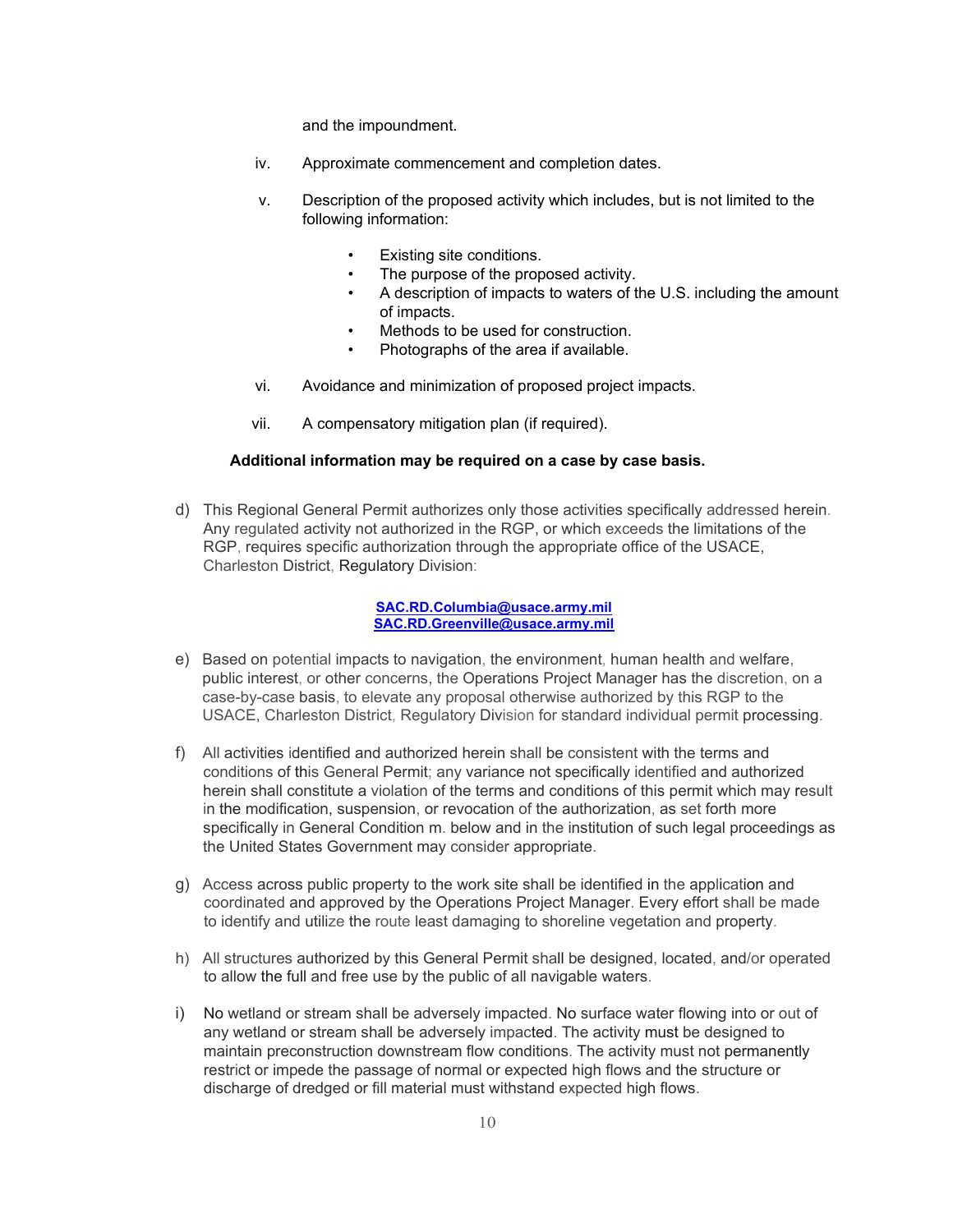- j) The permittee must make every reasonable effort to conduct the work authorized herein in a manner so as to minimize any adverse impact to fish, wildlife, and other environmental resources.
- k) The permittee must make every reasonable effort to conduct the work authorized herein in a manner so as to minimize any degradation of water quality.
- l) A complete copy of this permit, written authorization from the Operations Project Manager, including drawings, special conditions, and any amendments shall be maintained at the work site whenever work is being performed. The permittee shall ensure that all contractors, subcontractors and other personnel performing the permitted work are fully aware of the permit terms and conditions.
- m) The permittee shall allow the District Engineer, Operations Project Manager, or their authorized representative(s) to make periodic inspections of the authorized work at any time deemed necessary in order to ensure that the activity being performed under authority of this permit is in accordance with the terms and conditions prescribed herein.
- n) This General Permit does not convey any property rights, either in real estate or material, or any exclusive privileges; and it does not authorize any injury to property or invasion of rights or any infringement of Federal, State, or local laws or regulations, nor does it obviate the requirement to obtain other Federal, State, or local assent or to comply with any applicable standards required by ordinance for the activities authorized herein. Other Federal, State, and/or local agencies are not limited by this document and may impose more stringent requirements than those stated herein as they see fit.
- o) Authorization of a specific work or structure authorized herein may be summarily suspended in whole or in part upon a finding by the District Engineer that immediate suspension would be in the general public interest or there has been a violation of any terms and conditions of this permit. Such suspension shall be effective upon receipt by the permittee of a written notice thereof which shall indicate (1) the extent of the suspension, (2) the reasons for this action, and (3) any corrective or preventative measures to be taken by a permittee which are deemed necessary by the District Engineer to abate imminent hazards to the general public interest. A permittee shall take immediate action to comply with the provisions of this notice. Within ten (10) days following the receipt of this notice of suspension, the permittee may request a meeting with the District Engineer or a public hearing to present information relevant to a decision whether his permit should be reinstated, modified, or revoked. If a public hearing is requested, it shall be conducted pursuant to procedures prescribed by the Chief of Engineers. After completion of the public hearing or within a reasonable time after issuance of the suspension notice to the permittee if no hearing is requested, the authorization of the specific work or structure will be reinstated, modified, or revoked. Any modification, suspension, or revocation of authorization under this General Permit shall not be the basis for any claim for damages against the United States.
- p) Any activity that may adversely affect any federally listed threatened or endangered species, a species proposed for listing, or designated critical habitat is NOT authorized by this General Permit. These activities will be evaluated under the individual permit review process as specified in 33 CFR Part 325.
- q) Historic Properties.
	- 1. In cases where the District Engineer determines that the activity may have the potential to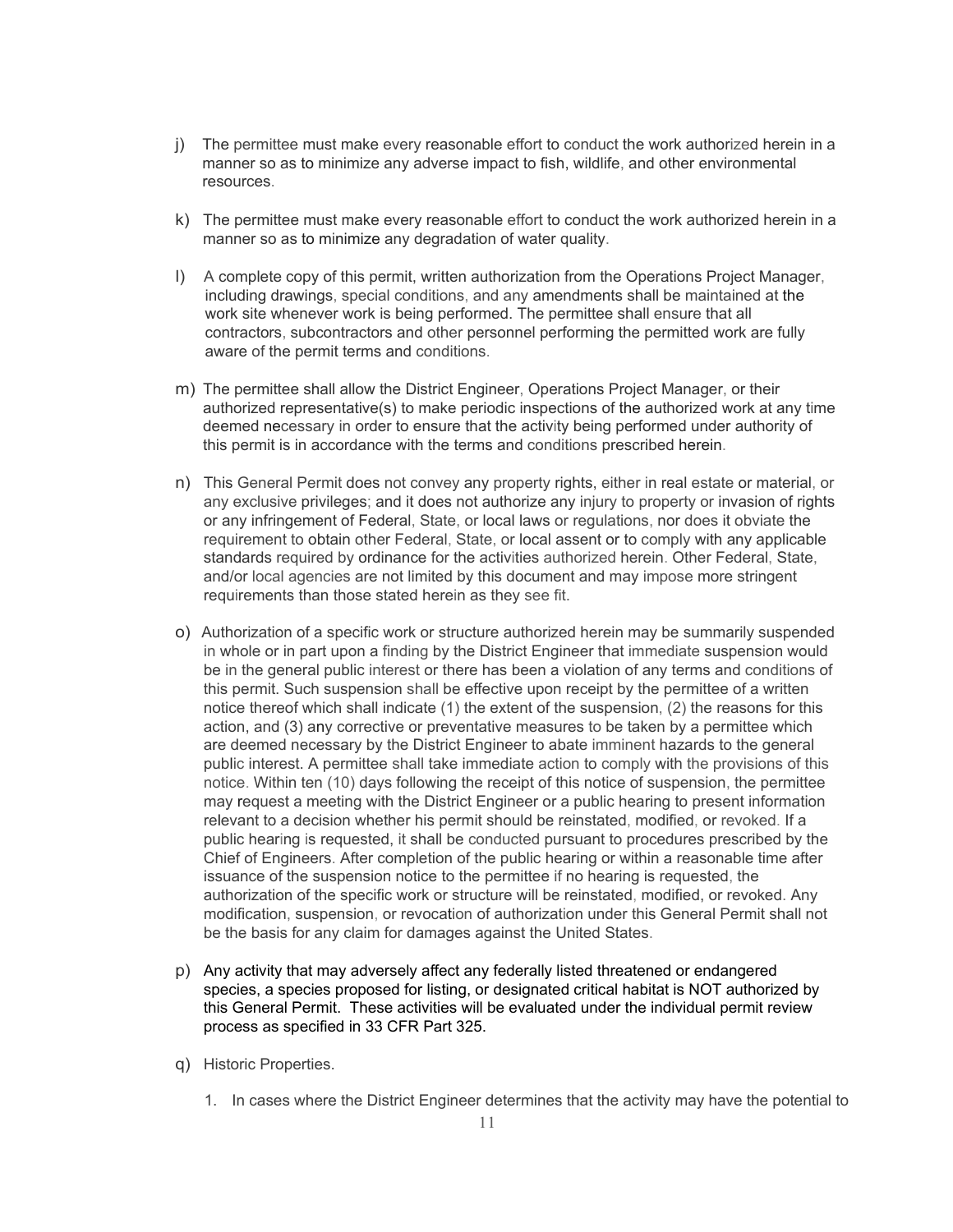cause effects to properties listed, or eligible for listing, in the National Register of Historic Places, the activity is not authorized until the requirements of Section 106 of the National Historic Preservation Act (NHPA) have been satisfied.

- 2. Federal permittees should follow their own procedures for complying with the requirements of Section 106 of the National Historic Preservation Act. Federal permittees must provide the District Engineer with the appropriate documentation to demonstrate compliance with those requirements. The District Engineer will review the documentation and determine whether it is sufficient to address section 106 compliance for the proposed activity, or whether additional section 106 consultation is necessary.
- 3. The PCN must state which historic properties may be affected by the proposed work or include a vicinity map indicating the location of the historic properties or the potential for the presence of historic properties. Assistance regarding information on the location of or potential for the presence of historic resources can be sought from the State Historic Preservation Officer or Tribal Historic Preservation Officer, as appropriate, and the National Register of Historic Places. Based on the information submitted and these efforts, the District Engineer shall determine whether the proposed activity has the potential to cause an effect on the historic properties. Where the non-Federal applicant has identified historic properties on which the activity may have the potential to cause effects and so notified the Corps, the non-Federal applicant shall not begin the activity until notified by the District Engineer either that the activity has no potential to cause effects or that consultation under Section 106 of the NHPA has been completed.
- 4. The District Engineer will notify the prospective permittee whether NHPA Section 106 consultation is required. Section 106 consultation is not required when the Corps determines that the activity does not have the potential to cause effects on historic properties.
- 5. Prospective permittees of this General Permit should be aware that Section 110k of the NHPA (16 U.S.C. 470h-2(k)) prevents the Corps from granting a permit or other assistance to an applicant who, with intent to avoid the requirements of Section 106 of the NHPA, has intentionally significantly adversely affected a historic property to which the permit would relate, or having legal power to prevent it, allowed such significant adverse effect to occur, unless the Corps, after consultation with the Advisory Council on Historic Preservation (ACHP), determines that circumstances justify granting such assistance despite the adverse effect created or permitted by the applicant. If circumstances justify granting the assistance, the Corps is required to notify the ACHP and provide documentation specifying the circumstances, the degree of damage to the integrity of any historic properties affected, and proposed mitigation. This documentation must include any views obtained from the applicant, SHPO/THPO, appropriate Indian tribes if the undertaking occurs on or affects historic properties on tribal lands or affects properties of interest to those tribes, and other parties known to have a legitimate interest in the impacts to the permitted activity on historic properties.
- r) If you discover any previously unknown historic, cultural or archeological remains and artifacts while accomplishing the activity authorized by this General Permit, you must immediately notify the District Engineer of what you have found, and to the maximum extent practicable, avoid construction activities that may affect the remains and artifacts until the required coordination has been completed. The District Engineer will initiate the Federal, Tribal, and state coordination required to determine if the items or remains warrant a recovery effort or if the site is eligible for listing in the National Register of Historic Places. Archeological remains consist of any materials made or altered by man, which remain from past historic or prehistoric times (i.e., older than 50 years). Examples include old pottery fragments, metal, wood, arrowheads, stone implements or tools, human burials, historic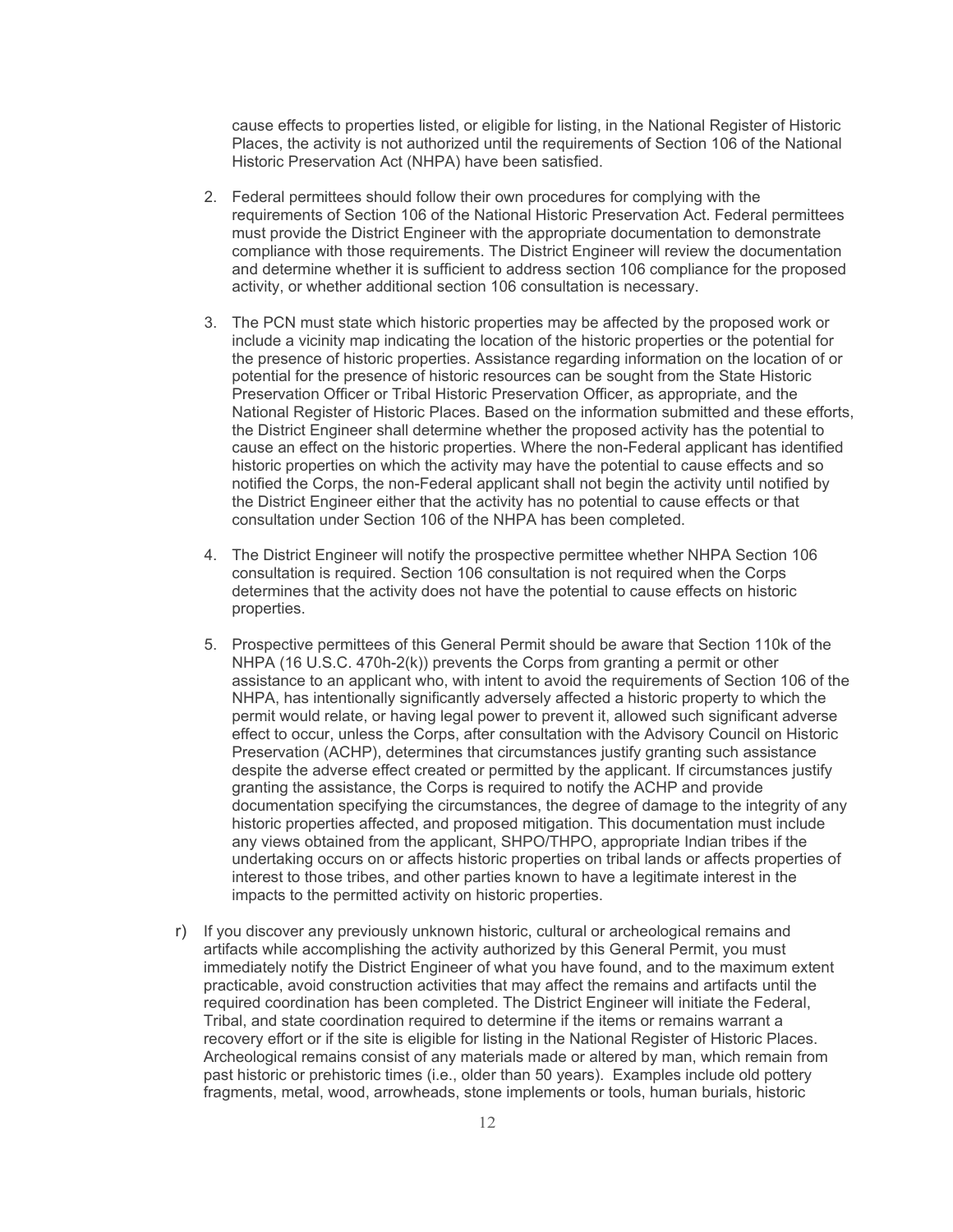docks, structures, or non-recent (i.e., older than 100 years) vessel ruins.

- s) The permittee must notify the South Carolina Institute of Archaeology and Anthropology in accordance with the South Carolina Underwater Antiquities Act of 1991 (Article 5, Chapter 7, Title 54 Code of Laws of South Carolina, 1976) in the event archaeological or paleontological remains are found during the course of the work. Archaeological remains consist of any materials made or altered by man which remains from the past historic or prehistoric times (i.e. older than 50 years). Examples include old pottery fragments, metal, wood, arrowheads, stone implements or tools human, burials, historic docks, structures or non-recent (i.e. older than 100 years) vessel ruins. Paleontological remains consist of old animal remains, original or fossilized, such as teeth, tusk, bone or entire skeletons.
- t) The permittee shall maintain the work or structure authorized herein in good condition. If and when a permittee desires to abandon an authorized structure, unless such abandonment is part of a transfer procedure by which the individual is transferring ownership of the structure, the permittee may be required to remove the structure.
- u) The permittee recognizes the possibility that works or structures authorized herein may be subject to damage by wave wash from passing vessels and wind-driven waves. The issuance of this General Permit does not relieve the permittee from taking all proper steps to ensure the integrity of works permitted herein and the safety of boats moored thereto from damage by wave wash and the permittee shall not hold the United States liable for any such damage.
- v) Upon receipt of a notice from the District Engineer for failure to comply with the terms, conditions, or standards of this General Permit, the permittee shall, without expense to the United States and in such manner as directed by the District Engineer or his authorized representative(s), effect compliance with the terms, conditions, and standards or remove the structure.
- w) The permittee understands and agrees that, if future operations by the United States require the removal, relocation, or other alteration, of the structure or work herein authorized, or if, in the opinion of the Secretary of the Army or his authorized representative, said structure or work shall cause unreasonable obstruction to the free navigation of the navigable waters, the permittee will be required, upon due notice from the Corps of Engineers, to remove, relocate, or alter the structural work or obstructions caused thereby , without expense to the United States. No claim shall be made against the United States on account of any such removal or alteration.
- x) Authorizations will not be issued under these RGPs which will adversely affect nesting bald eagles. If the Operations Project Manager determines that the proposed activity is within 660 feet of an active eagle nest and the activity will occur during the nesting season (October - May), further coordination with the District Wildlife Biologist will be required to determine if restrictions are necessary.
- y) Should the proposal potentially have an adverse effect on any vegetation, that vegetation must be clearly identified (species and location) in the information submitted for approval by the Operations Project Manager. Upon a request by the appropriate Operations Project Manager, the applicant shall provide a delineation of waters of the U.S. performed by a qualified environmental consultant in accordance with the 1987 Corps of Engineers Wetland Delineation Manual and verified by USAGE Charleston District, Regulatory Division.
- z) Prior to the beginning of any construction activities, appropriate erosion control measures,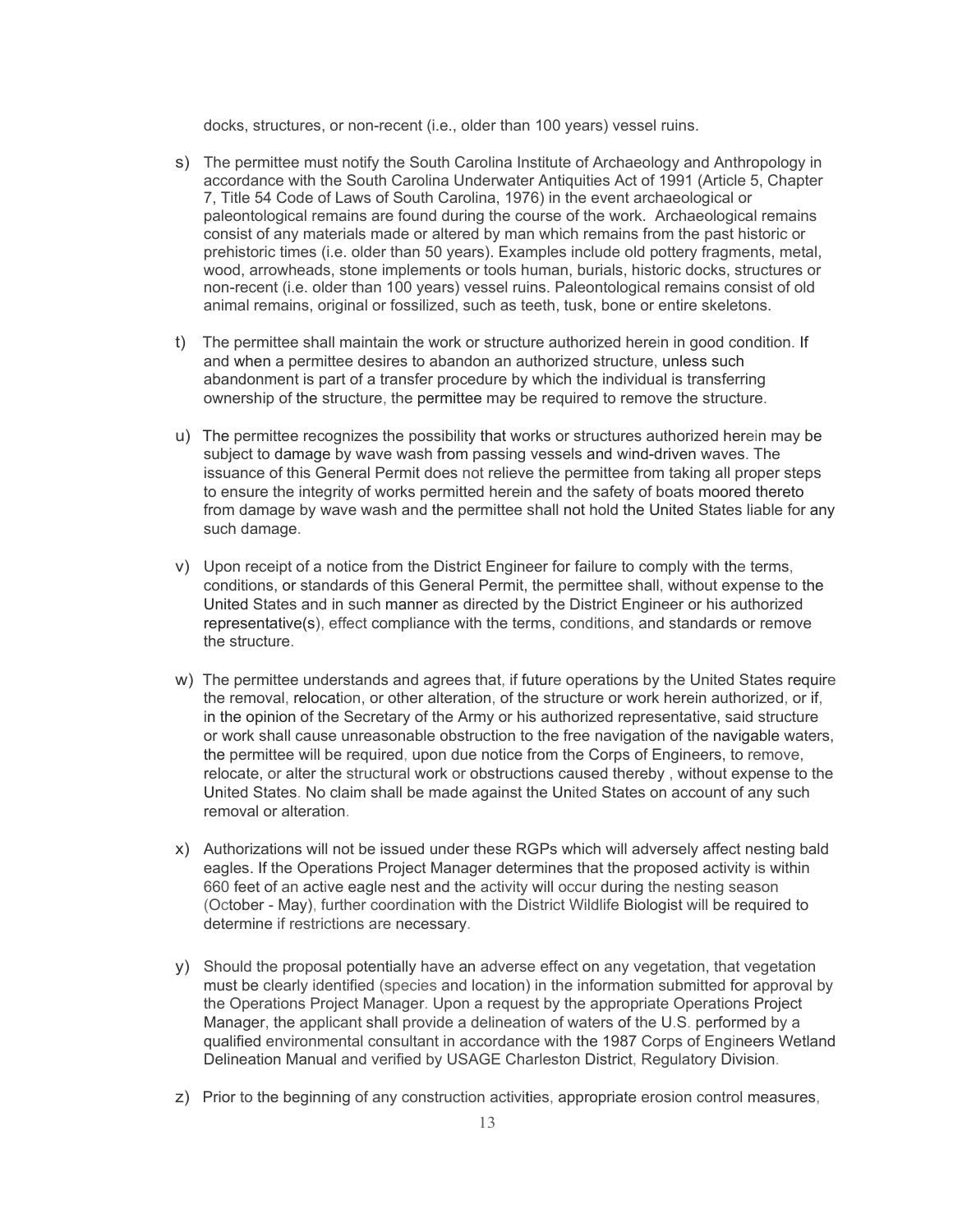such as silt fences , silt barriers or other suitable devices, must be placed between the construction area and affected waterways (wetlands); and maintained in a functioning capacity until the area is permanently stabilized upon completion of the project.

- aa)All steps necessary must be taken to prevent oil, tar, trash, debris, and other pollutants from entering adjacent wetlands and/or waterways.
- bb) No activity is authorized by this permit that will cause flooding or ponding of water on property in which permittee does not have the necessary real estate interest.
- cc) All wooden structures (including wood piles and wooden exterior pile supported structures) must be pressure-treated with wood preservatives in strict compliance with the Registration/Re-registration Documents issued by the US Environmental Protection Agency under Federal Insecticide, Fungicide and Rodenticide Act for use in or above fresh water environments, and in accordance with standards established by the evaluation reports issued by the International Code Council Evaluation Service.

#### Ill.**PROHIBITEDACTIVITIES:**

All work that exceeds the terms and conditions specified herein is prohibited unless an Individual or Nationwide Department of the Army Permit has been obtained from the appropriate Corps of Engineers District Office. All work for purposes other than those specified herein is expressly not authorized by this document.

### **IV. REQUIRED AUTHORIZATIONS:**

- a) Prior to performing any work authorized herein within the prescribed geographical limits of this General Permit, the permittee must also obtain authorization from the appropriate Operations Project Manager.
- b) Prior to performing any work authorized herein that entails discharges of dredged or fill material into navigable waters, the permittee must obtain a Permit to Construct in Navigable Waters from the South Carolina Department of Health and Environmental Control pursuant to R. 19-450.et. Seq., 1976 S.C. Code of Laws, as amended.

### **V. REQUIRED REPORTING:**

The Operations Project Managers at each Lake office agreed to furnish a quarterly tabulation with pertinent information of all work or activities authorized under this RGP to the following:

- USACE Charleston District
- US Fish Wildlife Service
- South Carolina Department of Natural Resources
- South Carolina Department of Health and Environmental Control

#### **VI. PENALTIES FOR VIOLATIONS:**

Authorization obtained under this General Permit limits the size, length and use of structures. Any deviation from the specifications, or other terms or conditions of the General Permit shall constitute a violation of the Section 10 of the River and Harbors Act of 1899 and/or Section 404 of the Clean Water Act, and may result in the District Engineer seeking judicial relief to have the permittee remove the structure or work and/or restore the project area to its former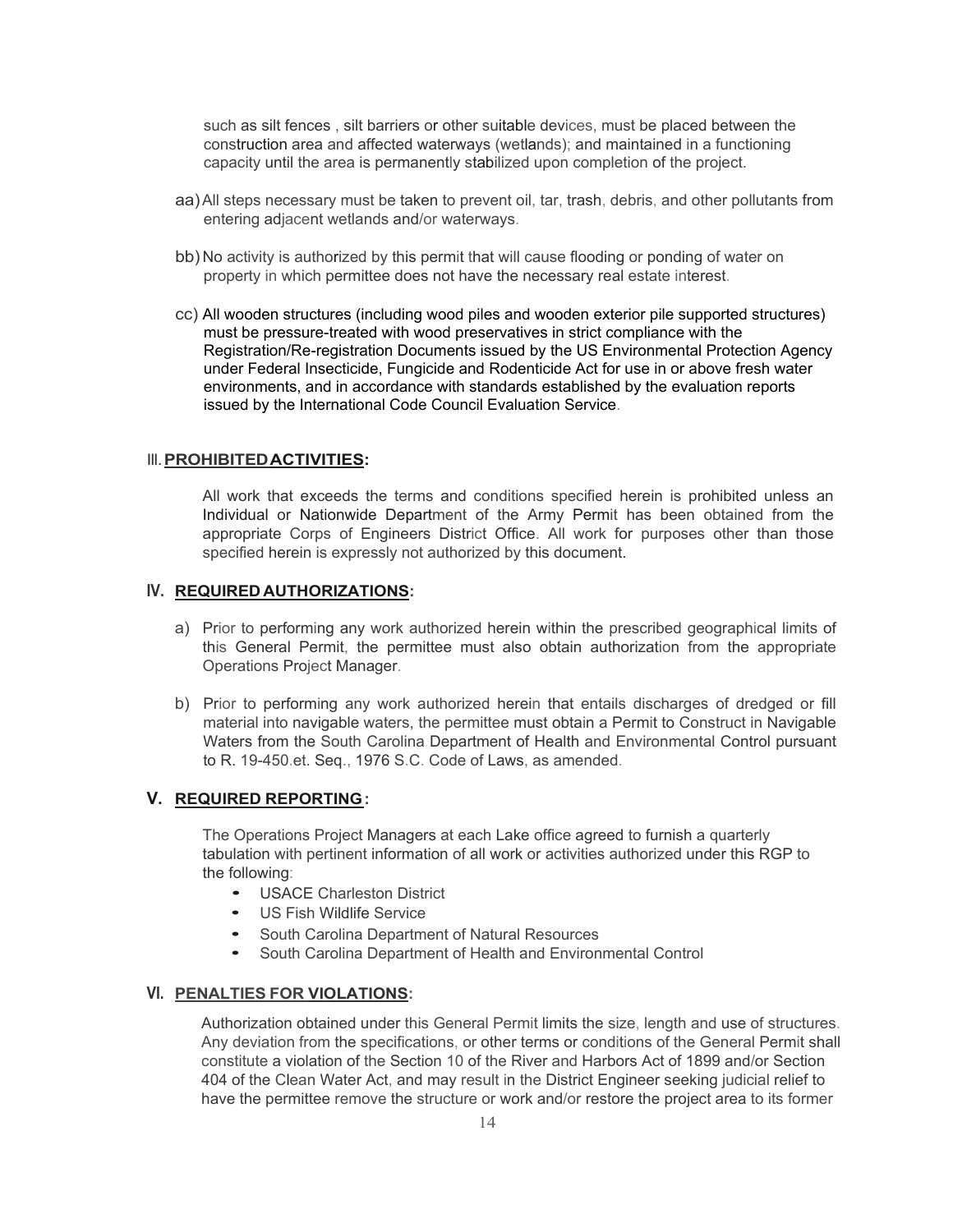condition, as well as the imposition of penalties as provided by law.

## **VII. LIMITS OF FEDERAL LIABILITY:**

In issuing this General Permit, the Federal Government does not assume any liability for the following:

- a. Damages to the permitted project or uses thereof as a result of other permitted or unpermitted activities or from natural causes.
- b. Damages to the permitted project or uses thereof as a result of current or future activities undertaken by or on behalf of the United States in the public interest.
- c. Damages to persons, property, or to other permitted or unpermitted activities or structures caused by the activity authorized by this permit.
- d. Design or construction deficiencies associated with the permitted work.
- e. Damage claims associated with any future modification, suspension, or revocation of this permit.

### **VIII. REVOCATION OF THE GENERAL PERMIT:**

This permit may be revoked by issuance of a public notice at any time the District Engineer determines that the cumulative effects of the activities authorized herein have an adverse effect on the public interest. Following such revocation, any future activities in areas covered by this General Permit will be processed as Individual or Nationwide Permits.

## **IX. DURATION OF THE GENERAL PERMIT:**

This General Permit will cover activities started within five (5) years and completed within six (6) years after the date of issuance unless this permit is revoked in the interim. Revoking the General Permit will not affect work performed in accordance with the conditions stated herein. At the end of the first year and every succeeding year, the Corps of Engineers and the Federal and State regulatory and resource agencies will jointly review activities authorized by this General Permit to determine if significant cumulative impacts have resulted. If the District Engineer determines revocation of this permit, in whole or in part, may be in order due to cumulative impacts, a public notice of the intention will be issued and after a review of all additional data submitted, action will be taken to amend, modify or revoke this permit as appropriate.

This permit shall become effective on the date of the District Engineer's signature.